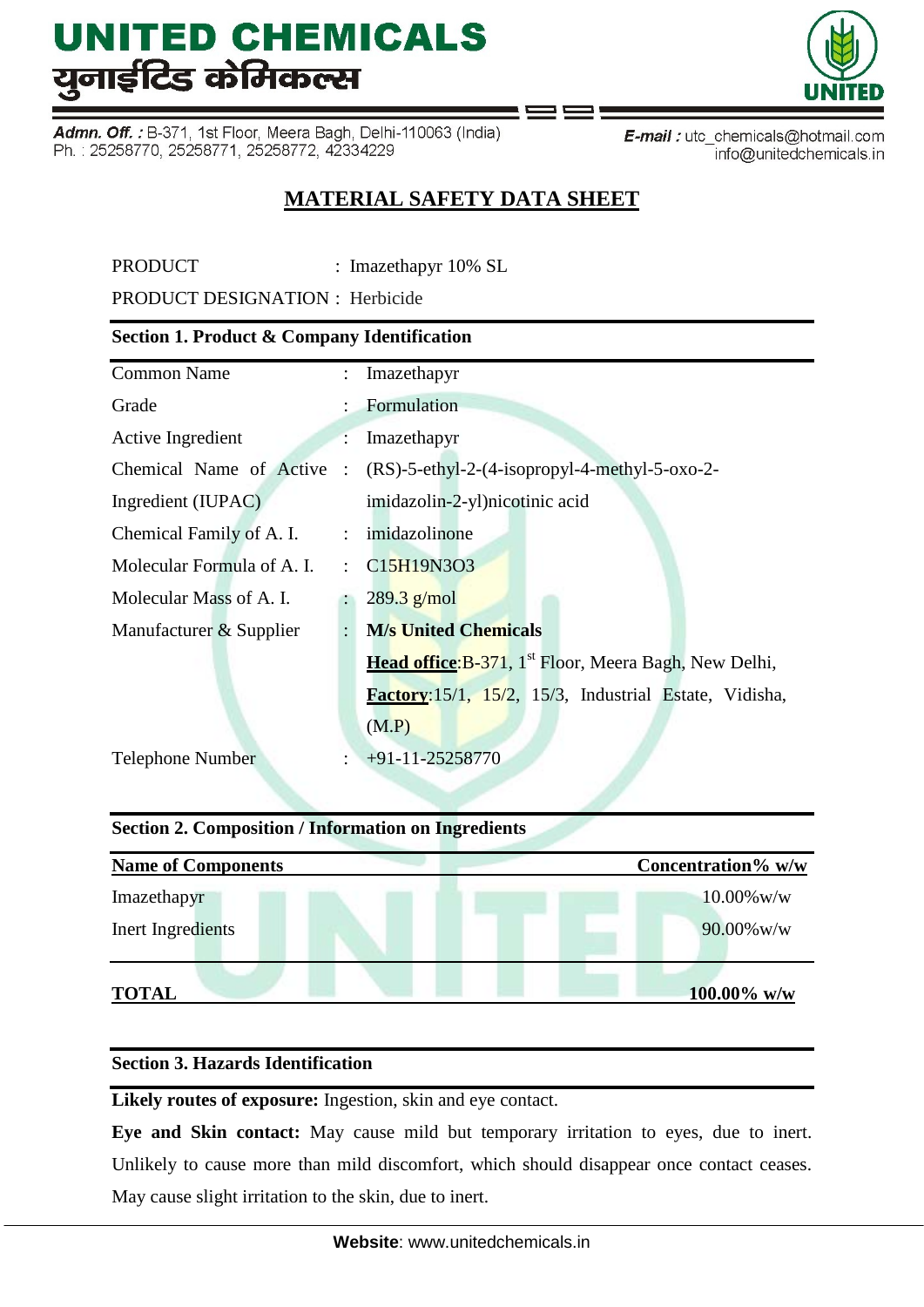Admn. Off. : B-371, 1st Floor, Meera Bagh, Delhi-110063 (India) Ph.: 25258770, 25258771, 25258772, 42334229



E-mail: utc chemicals@hotmail.com info@unitedchemicals.in

## **Ingestion:**

Harmful. The acute toxicity to imazethapyr for man is thought to be low. May cause mild irritation to respiratory tract. No hazards in normal use, is expected.

## **Section 4. First Aid Measures**

**Inhalation :** Remove source of contamination, or leave contaminated area to fresh air as rapidly as possible. Keep the affected person warm and at rest. Treat symptomatically and supportively. Administration of oxygen should be performed by qualified personnel. Get medical attention immediately if effects persist.

**Skin contact:** Remove contaminated clothing, shoes and leather goods immediately. Gently wipe off excess chemical. Wash skin gently and thoroughly with non-abrasive soap and large amounts of water until no evidence of chemical remains (approximately 15 to 20 minutes). If irritation persists, seek medical advice immediately.

**Eye contact:** Immediately flush contaminated eyes with gently flowing clean water for 20 minutes, occasionally lifting upper and lower lids until no evidence of chemical remains (approximately 15 to 20 minutes). Take care not to rinse contaminated water into the unaffected eye or onto the face. Obtain medical attention if irritation persists.

**Ingestion:** Seek medical advice immediately and show the container, label, or this Data Sheet. DO NOT induce vomiting. If the patient is alert and conscious, have the patient to rinse mouth thoroughly with water. Treat respiratory difficulty with artificial respiration and oxygen.

**Advice to physician**: No specific antidote is available. Treat symptomatically and supportively when required. If large amounts have been ingested, perform gastric lavage and administer activated charcoal.

#### **Section 5. Fire Fighting Measures**

**Flash point:** Not Applicable. This material is non-flammable.

**Extinguishing Media:** For small fires, use foam, carbon dioxide, dry powder or halon extinguishing agents. For large fires, use foam or water-fog; avoid use of water jet. Contain run-off water with, for example, temporary earth barriers.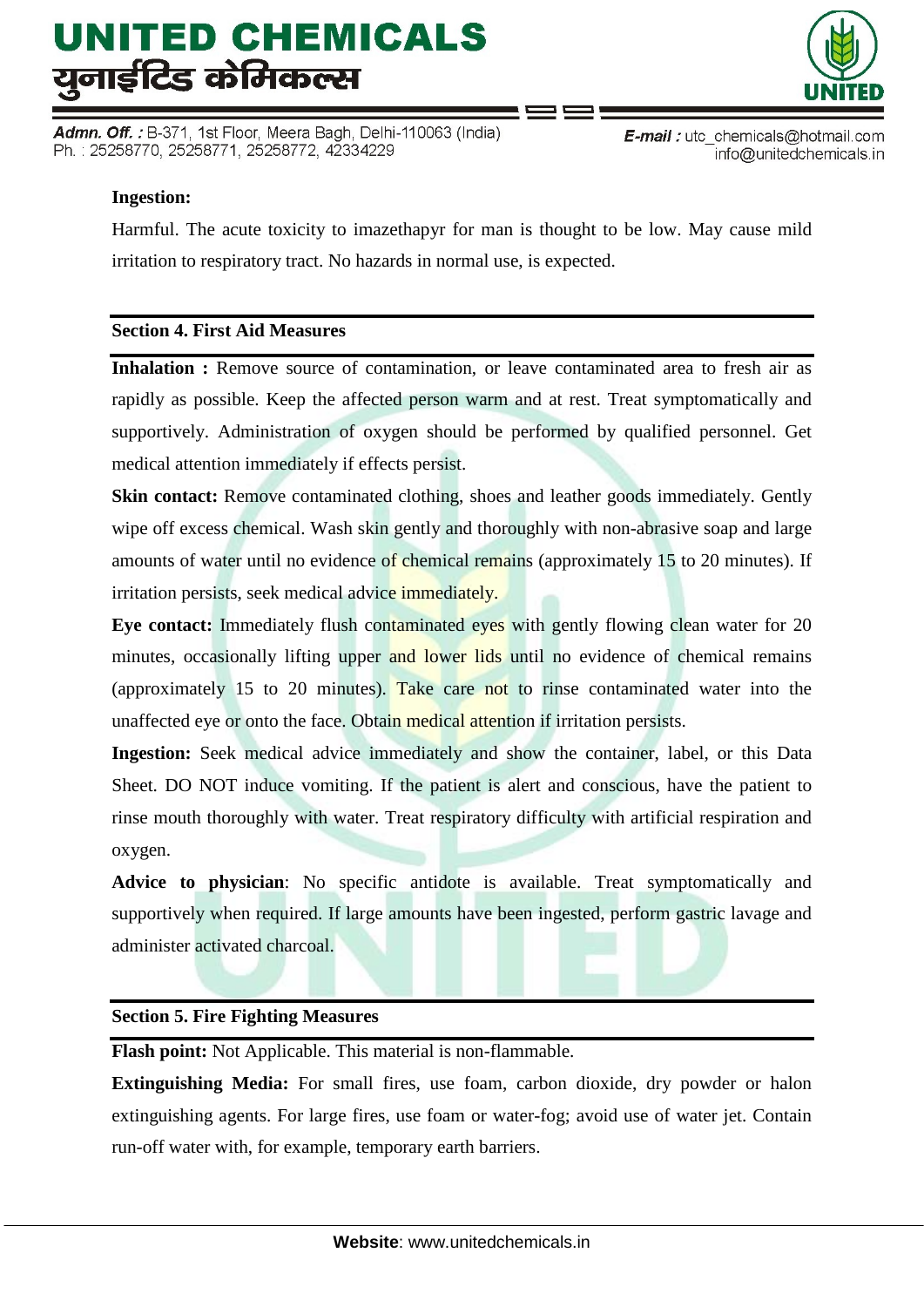Admn. Off. : B-371, 1st Floor, Meera Bagh, Delhi-110063 (India) Ph.: 25258770, 25258771, 25258772, 42334229



E-mail: utc\_chemicals@hotmail.com info@unitedchemicals.in

**Fire Fighting:** Remove spectators from surrounding area. Isolate the fire area and evacuate downwind. Use a recommended extinguishing agent for the type of surrounding fire. Fight fire from maximum distance and use unmanned hose holder or monitor nozzles. Contain fire control agents for later disposal. Avoid inhaling hazardous vapours and fumes from burning materials. Keep upwind. Remove container from fire area if possible and without risk. Water can be used to cool unaffected containers but must be contained for later disposal. Dyke fire control water for later disposal. Do not scatter the material. Avoid pollution of waterways. Do not use high volume water jet, due to contamination risk. Contain water used for fire fighting for later disposal. Avoid the accumulation of polluted run-off from the site.

**Personal protective equipment:** Fire may produce irritating and/or toxic vapours, mists or other products of combustion (carbon dioxide, carbon monoxide, nitrogen dioxide, nitrogen oxide, hydrocarbons). Fire fighters and others that may be exposed should wear full protective clothing and self-contained breathing apparatus

### **Section 6. Accidental Release Measures**

**Personal Protection :** Avoid contact with skin and eyes. Do not breathe in fumes. For personal protection see Section 8. Tough.

**Environmental Precautions:** Imazethapyr is slightly toxic to fish and very toxic to aquatic plants. This product is an environmentally hazardous substance. Do not allow entering drains or watercourses. Spillage or uncontrolled discharges into water courses (or public waters) to be reported immediately to the Police and to the Department of Water/Environmental Affairs.

## **Occupational spill:**

Do not touch spilled material; stop leak if you can do it without risk. Keep out unprotected persons and animals.

**For spills:** Soak up with absorptive material such as damp earth or sand or other suitable non-combustible absorbent material. Place the material into a clean, dry container and cover for subsequent disposal. In situations where product comes in contact with water, contain contaminated water for later disposal. Prevent material from spreading by damming in with absorptive material. Do not flush spilled material into drains. Keep spectators away and upwind.

To decontaminate spill area, tools and equipment, wash with a suitable solution (i.e. organic solvent, detergent bleach or caustic). Add the solution to the drums already collected. Label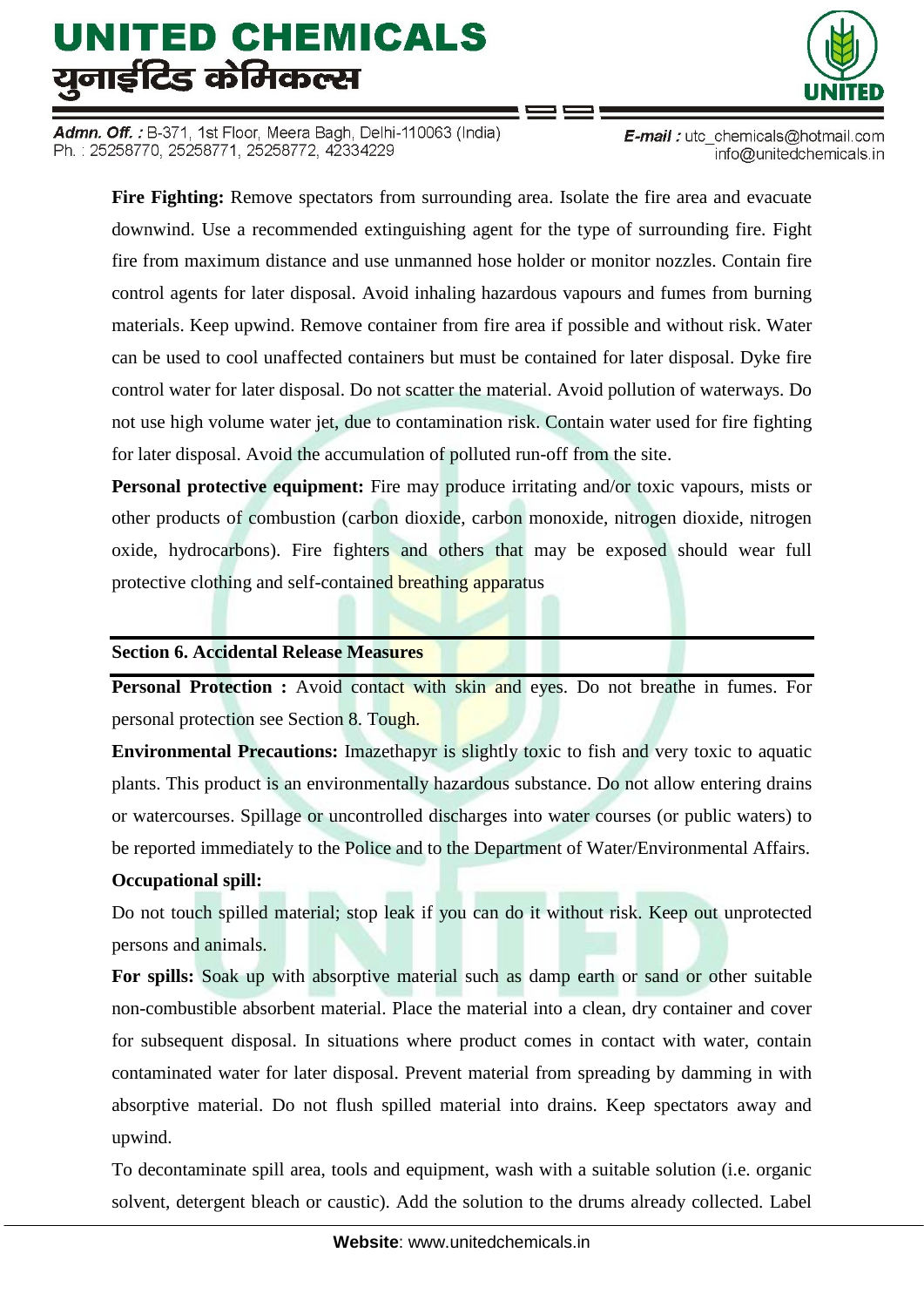Admn. Off. : B-371, 1st Floor, Meera Bagh, Delhi-110063 (India) Ph.: 25258770, 25258771, 25258772, 42334229



E-mail: utc\_chemicals@hotmail.com info@unitedchemicals.in

drums with its content and dispose it in accordance with local regulations. Open burning or dumping of this material is prohibited. Do not get water inside containers.

## **Section 7. Handling & Storage**

**Handling:** Avoid contact with eyes, skin and clothing. Avoid inhalation of spray and vapour. Use with adequate ventilation. Do not eat, drink or smoke while working. Wash hands before eating, drinking, chewing gum, smoking, or using the toilet. Operators should change and wash clothing daily. Remove clothing immediately if the pesticide gets inside. Then wash skin thoroughly using a non-abrasive soap and put on clean clothing. Do not apply directly to areas where surface water is present, or to intertidal areas below the mean high water mark. Water used to clean equipment must be disposed of correctly to avoid contamination.

**Storage:** Keep under lock and key and out of reach of unauthorised persons, children and animals. Store in its original labelled container in isolated, dry, cool and well-ventilated area. Not to be stored next to feeds, food and water supplies. Local regulations should be complied with.

## **Section 8. Exposure Control, Personal Protection**

It is essential to provide adequate ventilation. The measures appropriate for a particular worksite depend on how this material is used and on the extent of exposure. Ensure that control systems are properly designed and maintained. Comply with occupational safety, environmental, fire, and other applicable regulations.

## **PERSONAL PROTECTIVE EQUIPMENT:**

**Respirator:** It is usually safe to use the product without respirator. Where exposure through inhalation may occur when handling and or using the product, wear a face mask. If the product is used in dusty or confined conditions or spillage and fire conditions a respirator suitable for protection from dusts and mists of pesticides is adequate.

**Clothing:** Employee must wear appropriate protective (impervious) clothing, boots, hat and equipment to prevent repeated or prolonged skin contact with this substance. Do not wear leather clothing.

**Gloves:** Employee must wear appropriate chemical resistant protective gloves to prevent contact with this substance.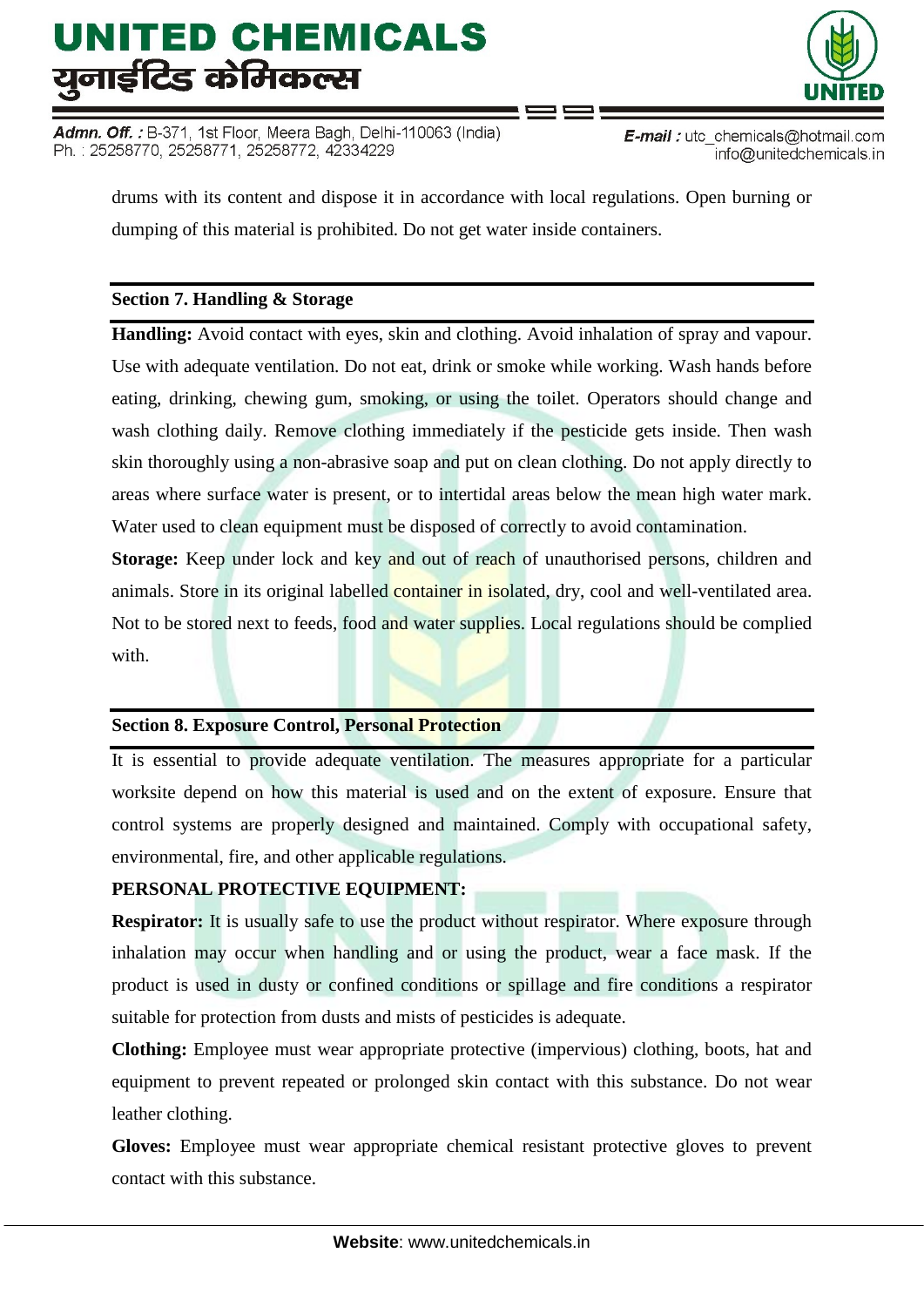Admn. Off.: B-371, 1st Floor, Meera Bagh, Delhi-110063 (India) Ph.: 25258770, 25258771, 25258772, 42334229

info@unitedchemicals.in

**Eye protection:** The use of chemical resistant goggles or face shield. **Emergency eye wash:** Where there is any possibility that an employee's eyes may be exposed to this substance, the employer should provide an eye wash fountain or appropriate alternative within the immediate work area for emergency use.

## **Section 9. Physical and Chemical Properties**

| Appearance / state<br>$\mathcal{L}$               | Light brown viscous liquid.        |
|---------------------------------------------------|------------------------------------|
| Colour<br>÷                                       | Light brown                        |
| <b>Odour</b><br>÷                                 | Ammonium like odour                |
| <b>Flash point</b><br>$\mathcal{L}$               | Not flammable                      |
| <b>Auto Ignition Temp</b><br>$\ddot{\phantom{a}}$ | Not flammable                      |
| <b>Corrosiveness</b><br>$\ddot{\cdot}$            | not corrosive                      |
| <b>Density</b>                                    | $1,035 \pm 0,05$ g/cm3.            |
| <b>Water solubility</b><br>٠                      | Soluble in water                   |
| pH<br>$\ddot{\cdot}$                              | 9.1 and 8.9 of 1% aqueous dilution |
|                                                   |                                    |

## **Section 10. Stability & Reactivity**

**Stability: Stable.** Avoid strong oxidizing agents and sources of heating.

**Storage stability:** Stable for a period of 2 years under normal warehouse conditions.

**Hazardous decomposition:** Fire may produce carbon dioxide, carbon monoxide, nitrogen dioxide, nitrogen oxide and hydrocarbons.

**Section 11. Toxicological Information**

**Acute Oral Toxicity**  $LD_{50}$  for rats :  $>5000$  mg/kg

**Acute Dermal Toxicity** LD50 Rabbit : >2,000 mg /kg

**Acute Inhalation** LC50 (4h) for male and female rats : >3.27 mg/l air(Technical)

**Eye Irritation** Rabbit May cause mild but temporary irritation to eyes

**Skin Irritant** Rabbit : Slightly irritant

**Skin sensitization** Guinea pig : Not a skin sensitizer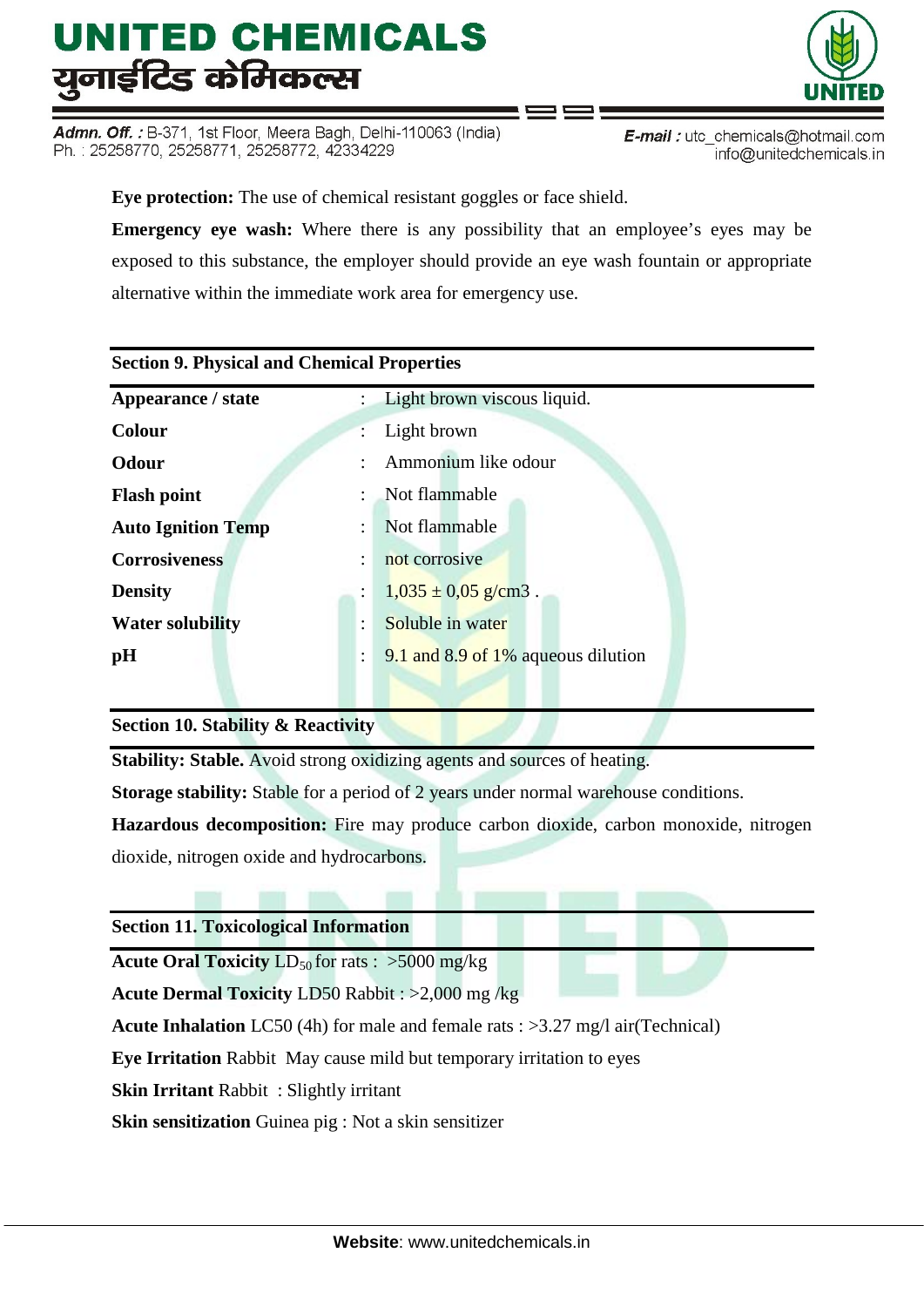Admn. Off. : B-371, 1st Floor, Meera Bagh, Delhi-110063 (India) Ph.: 25258770, 25258771, 25258772, 42334229



E-mail: utc\_chemicals@hotmail.com info@unitedchemicals.in

### **Section 12. Ecological Information**

**Toxicity to Bird :** LC50(5 d) dietary, Mallard duck : > 2150 mg/l **Toxicity to fish :** LC50(96 h)Rainbow trout: > 340 mg/l **Daphnia magna :** EC50 (48h) : >1000 mg/l **Toxicity to Algae** : EC50 (5D) green : 50 mg/l **Toxicity to Honey bee :** LD50 (48 h) Apis mellifera : > 24.6 µg/bee

#### **Section 13. Disposal Consideration**

**PESTICIDE DISPOSAL:** Open dumping or burning of this pesticide is prohibited. Waste resulting from the use of this product cannot be reused or reprocessed. Never pour untreated waste or surplus products into public sewers or where there is any danger of run-off or seepage into water systems. Do not contaminate rivers, dams or any other water sources with the product or used containers. This product is considered a marine pollutant. Comply with local legislation applying to waste disposal.

**CONTAINER DISPOSAL**: Emptied containers retain vapour and product residues. Observe all labelled safeguards until container is destroyed. TRIPLE RINSE empty containers in the following manner: Invert the empty container over the spray or mixing tank and allow to drain for at least 30 seconds after the flow has slowed down to a drip. Thereafter rinse the container three times with a volume of water equal to a minimum of 10 % of that of the container. Add the rinsings to the contents of the spray tank before destroying the container in the prescribed manner.

| <b>Section 14. Transport Information</b> |                      |                                                     |  |  |  |  |  |
|------------------------------------------|----------------------|-----------------------------------------------------|--|--|--|--|--|
| <b>IMDG Classification</b>               |                      |                                                     |  |  |  |  |  |
| <b>Shipping name</b>                     | $\ddot{\phantom{a}}$ | Environmentally hazardous substance, Liquid, N.O.S. |  |  |  |  |  |
|                                          |                      | (imazethapyr ammonium salt)                         |  |  |  |  |  |
| <b>Class</b>                             | $\therefore$ 9       |                                                     |  |  |  |  |  |
| Packing group                            | $\mathcal{L}$        | Ш                                                   |  |  |  |  |  |
| <b>UN</b> number                         | $\ddot{\phantom{0}}$ | 3082                                                |  |  |  |  |  |
| <b>Marine pollutant</b> : Yes            |                      |                                                     |  |  |  |  |  |